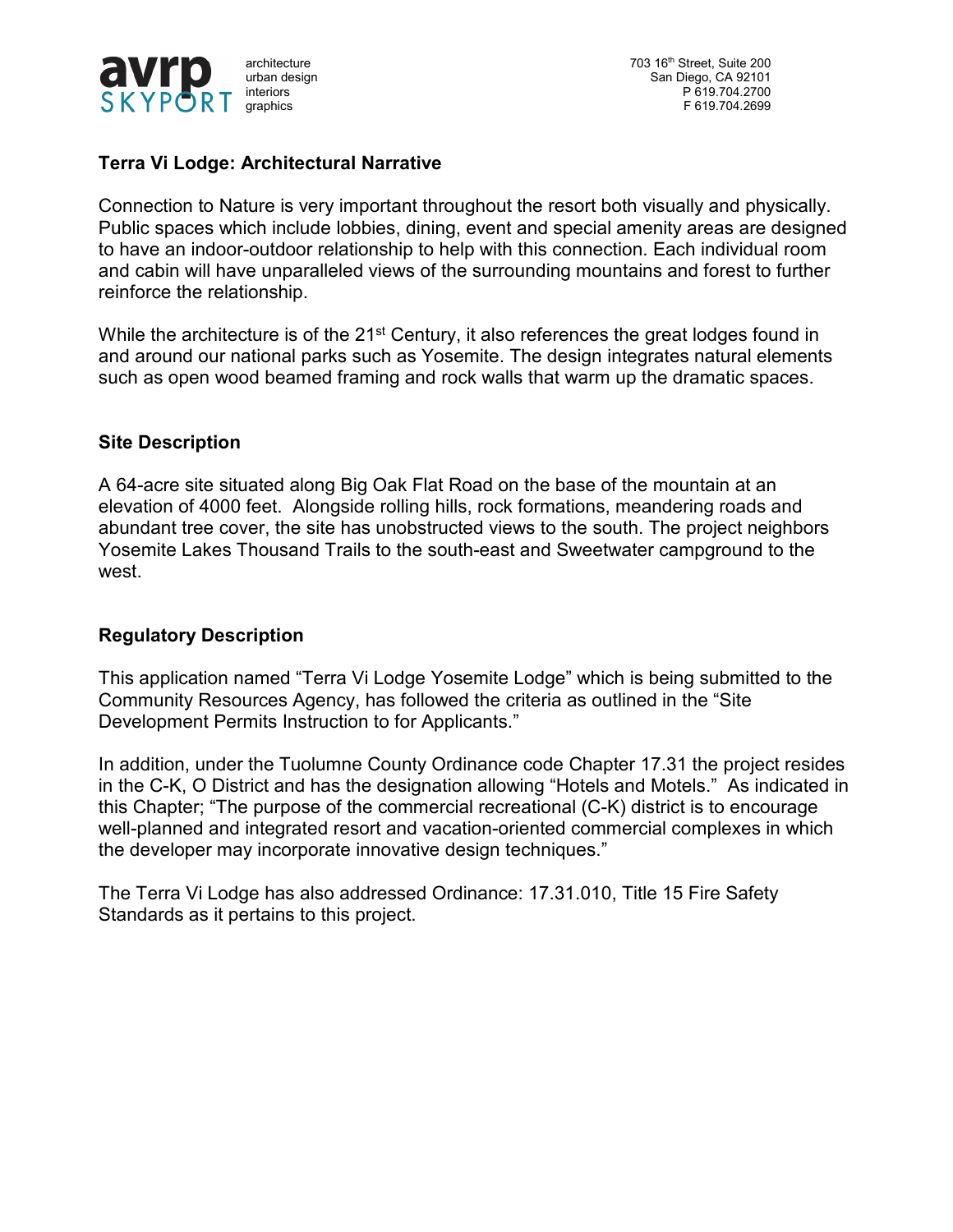

architecture 703 16<sup>th</sup> Street, Suite 200<br>
urban design 703 16<sup>th</sup> Street, Suite 200<br>
San Diego, CA 92101 urban design San Diego, CA 92101<br>interiors Canadian San Diego, CA 92101<br>P 619.704.2700 P 619.704.2700 graphics F 619.704.2699

# **Building Siting and Massing**

Set back from the 120 highway, the architectural massing builds from the initial 1-story General Store to the 2-story Event Center and ultimately to the 3-story Lodging accommodations.

This arrangement helps to minimize the footprint and impact of the buildings on the site.

A cluster of cabins is sited beyond the main resort facility and slowly terraces up the hillside. These cabins are connected by a series of walking paths to the resort amenities.

The service areas are strategically located to be tucked behind the main buildings and a full story below the public areas, so they will be out of site and not conflict with other circulation paths.

Parking is designed to be convenient but planned in such a way so not to dominate the site. This is accomplished by avoiding large expanses of asphalt and incorporating gently curving roads that follow the natural topography of the site. These are in turn screened and broken up with berms and landscape elements.

# **The Facilities**

There are a variety of unit types for the guest's selection ranging from attached units that accommodate individuals, couples and families as well as an enclave of cabins nestled into the hillside. There will be a host of areas planned for both indoor and outdoor activities. This will include nature trails, swimming pools, classrooms and multifunction rooms and indoor - outdoor dining.

The Event Center is intended to be used primarily by guests of the hotel as opposed to separate events. The main ballroom can be arranged into a combination of individual rooms or as one larger area.

Other support areas are located for convenience and in areas that will minimize their visual impact while maximizing their functionality.

The General Store is the one facility that is intended to be available to both guests and the general public. It is the first building one comes to once they turn off of the 120 Highway.

#### **Sustainability/Green Building**

Terra Vi will embrace Best Sustainability Practices for both the Construction and the Operation of the Resort.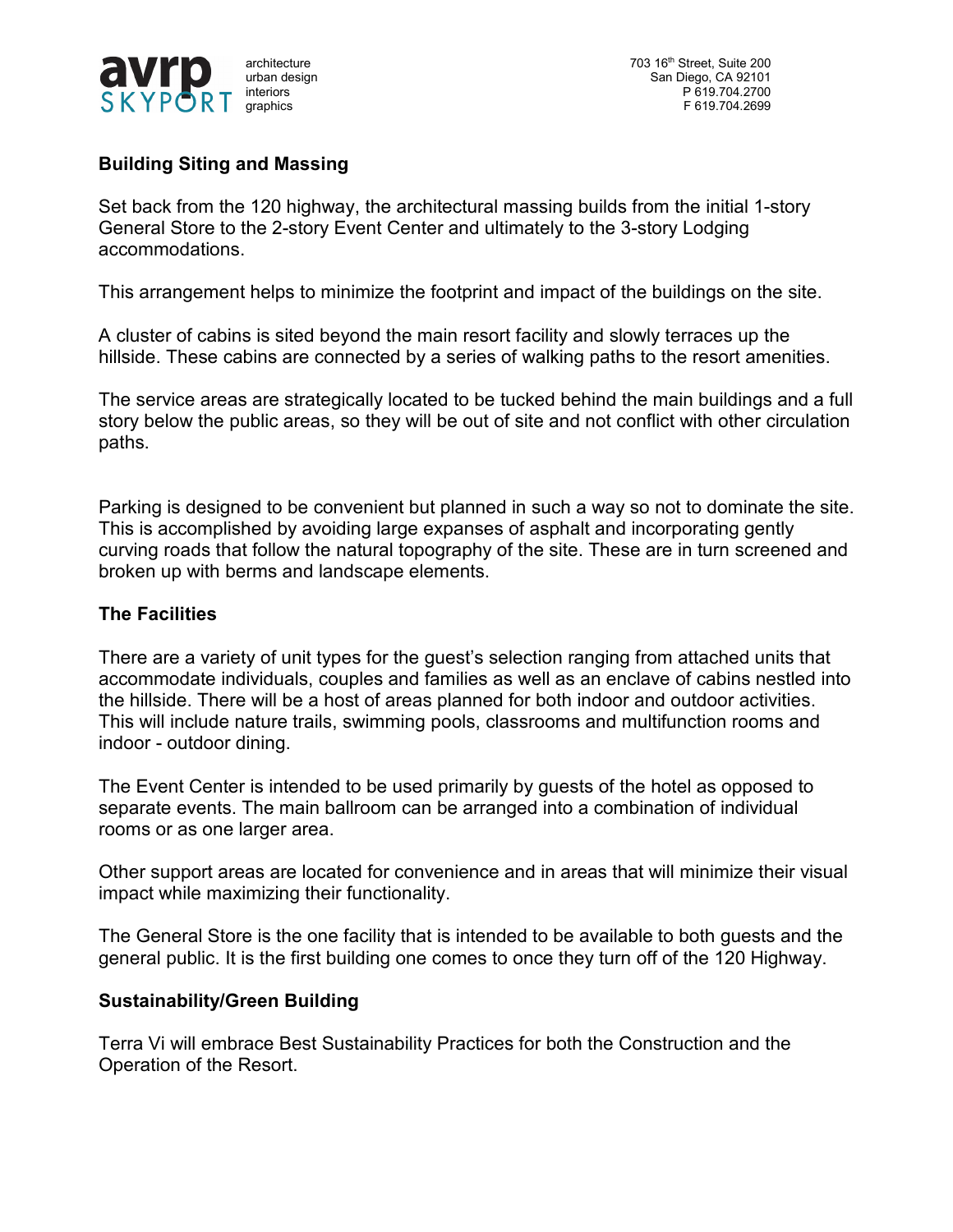

We are looking to create a sustainable design that conserves water, uses daylighting and conserves energy. We intend to generate a significant percentage of our power requirements on site in the form of solar panels strategically located on building roofs. We will be using electrical vehicles on site and providing charging stations for visitors as well.

# **Sustainable Features**

- a. Maximum tree preservation program as well as new planting
- b. Water saving features like low flow plumbing fixtures, rainwater harvesting for landscape irrigation, etc.
- c. Energy efficient building design with strategically designed openings, overhangs and shading features, building orientation, daylighting, etc.
- d. Energy efficient building envelope with continuous insulation, vapor and air barriers
- e. Green building materials: Energy efficient windows, doors, insulation, roofing, LED lighting, high efficiency heating and cooling equipment, recycled material paving systems, low VOC materials, etc.
- f. Materials will also be selected based on resiliency (long life, fire resistance, weather resistance)
- g. On site renewable energy will be employed in the form of a solar photovoltaic and solar thermal panel systems
- h. Battery storage system for building power (charge off-peak)
- i. Vehicle recharging stations for onsite electric vehicles as well as visitors
- j. Managed occupancy smart thermostats (connected to EMS)
- k. Lighting control system (connected to EMS)
- l. Skylights where appropriate (to minimize electrical lighting use and provide beneficial daylight)
- m. Ceiling fans where appropriate (to minimize A/C use)
- n. Light pollution mitigation plan: Develop dark-sky sensitive site lighting program
- o. Comprehensive sewage pretreatment (sludge and aerobic biofilm reactors)
- p. Recycling and Composting programs to minimize trash during construction and operations

# **Fire/Life Safety**

Great care has been given to plan for fire safety within and around the facilities.

Partitioned and multiple building structures in enhanced fire separation areas.

The exterior envelope will be constructed with non-combustible materials while still being consistent with the look and feel of a nature lodge as intended.